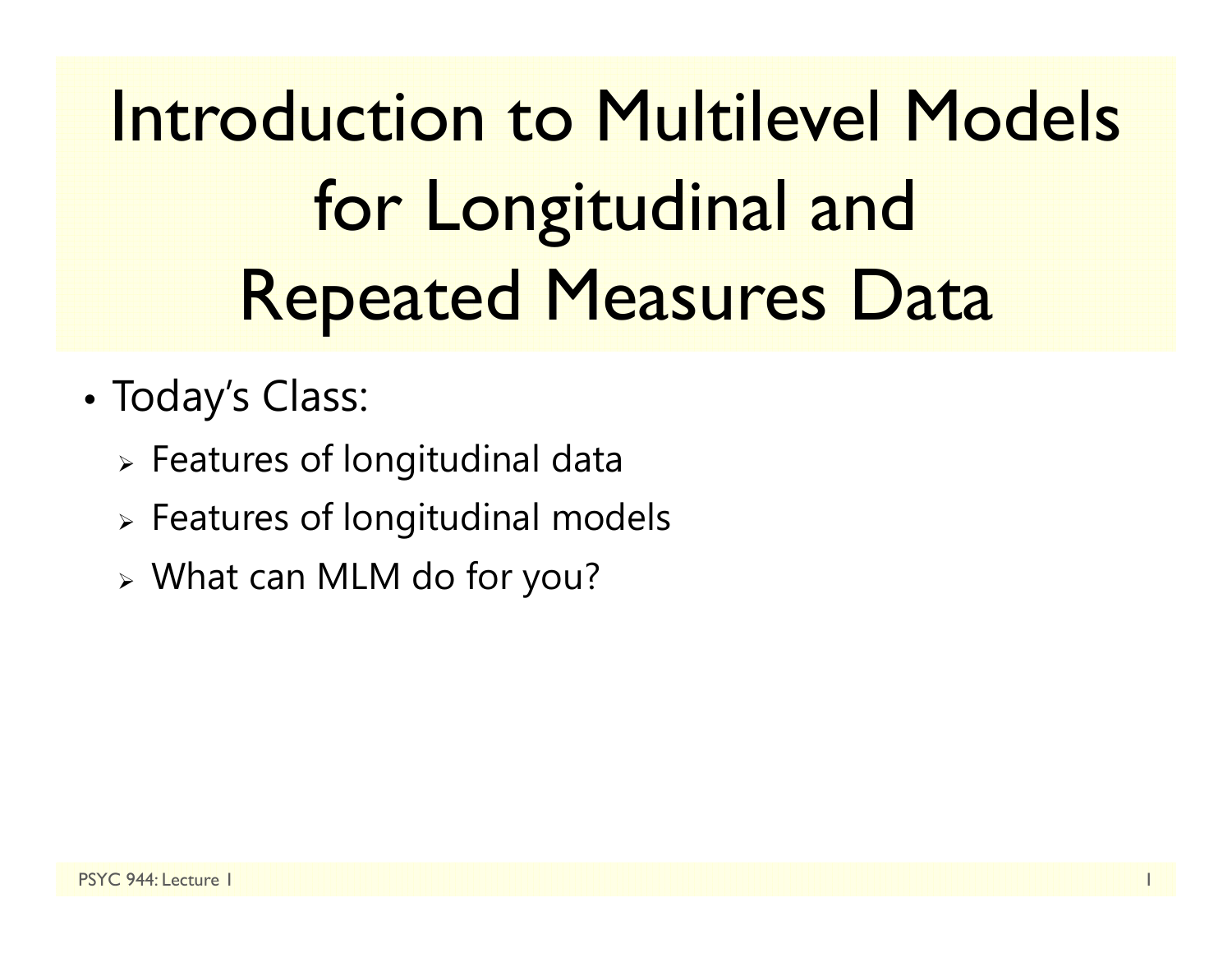# What is PSYC 944 about?

- • "Longitudinal" data
	- $\triangleright$  Same individual units of analysis measured at different occasions (which can range from milliseconds to decades)
- • "Repeated measures" data
	- $\triangleright$  Same individual units of analysis measured via different items, using different stimuli, or under different conditions
- • Both of these fall under a more general category of "multivariate" data of varying complexity
	- The link between them is the use of **random effects** to describe covariance of outcomes from the same unit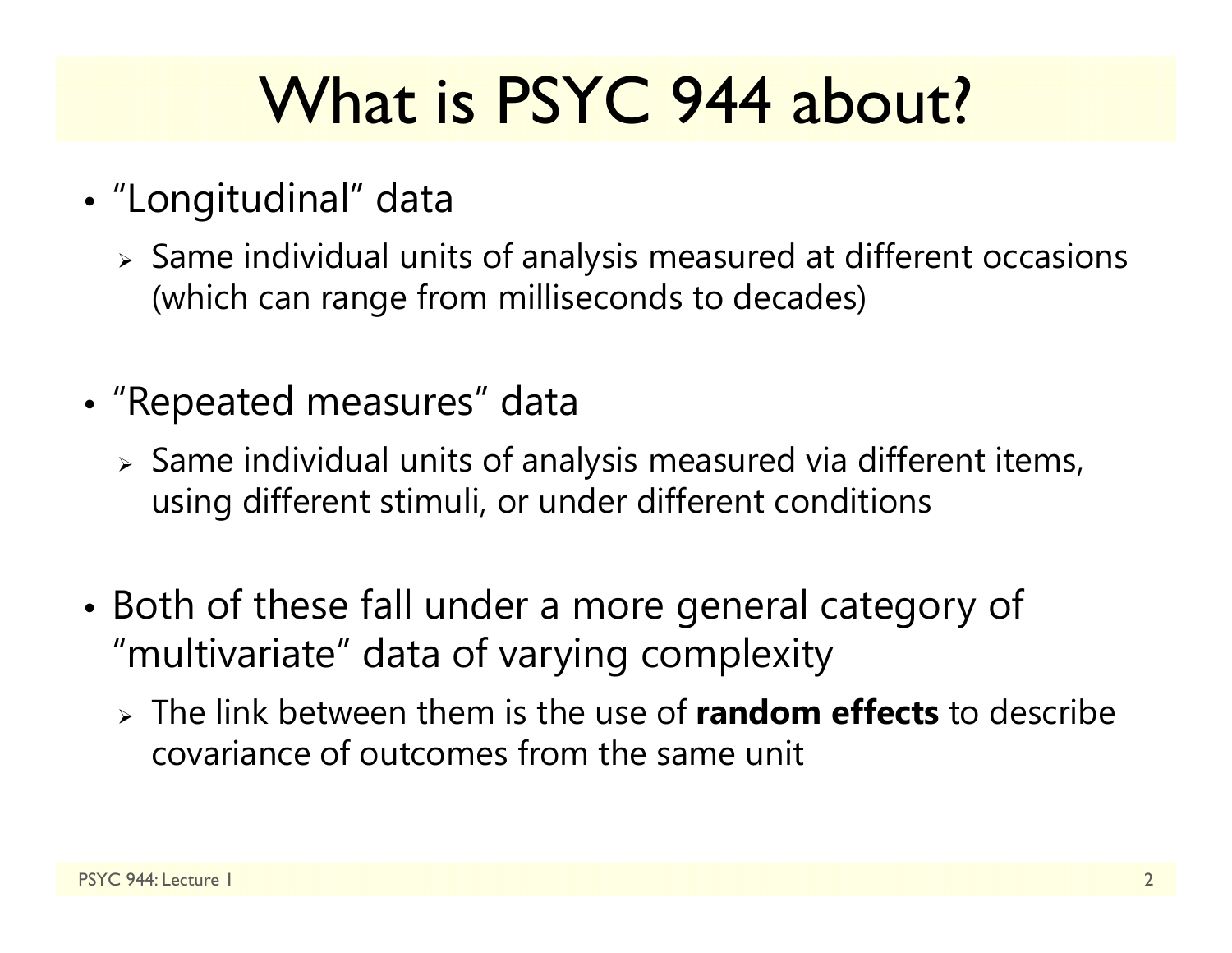### Data Requirements for Our Models

- A useful outcome variable:
	- $\triangleright$  Has an interval scale\*
		- A one-unit difference means the same thing across all scale points
		- $\blacksquare$ In subscales, each contributing item has an equivalent scale
	- $\triangleright$  Has scores with the same meaning over observations
		- Includes meaning of construct
		- Includes how items relate to the scale
		- Implies measurement invariance
- FANCY MODELS CANNOT SAVE BADLY MEASURED VARIABLES.
- *\* For the models covered in PSYC 944 specifically*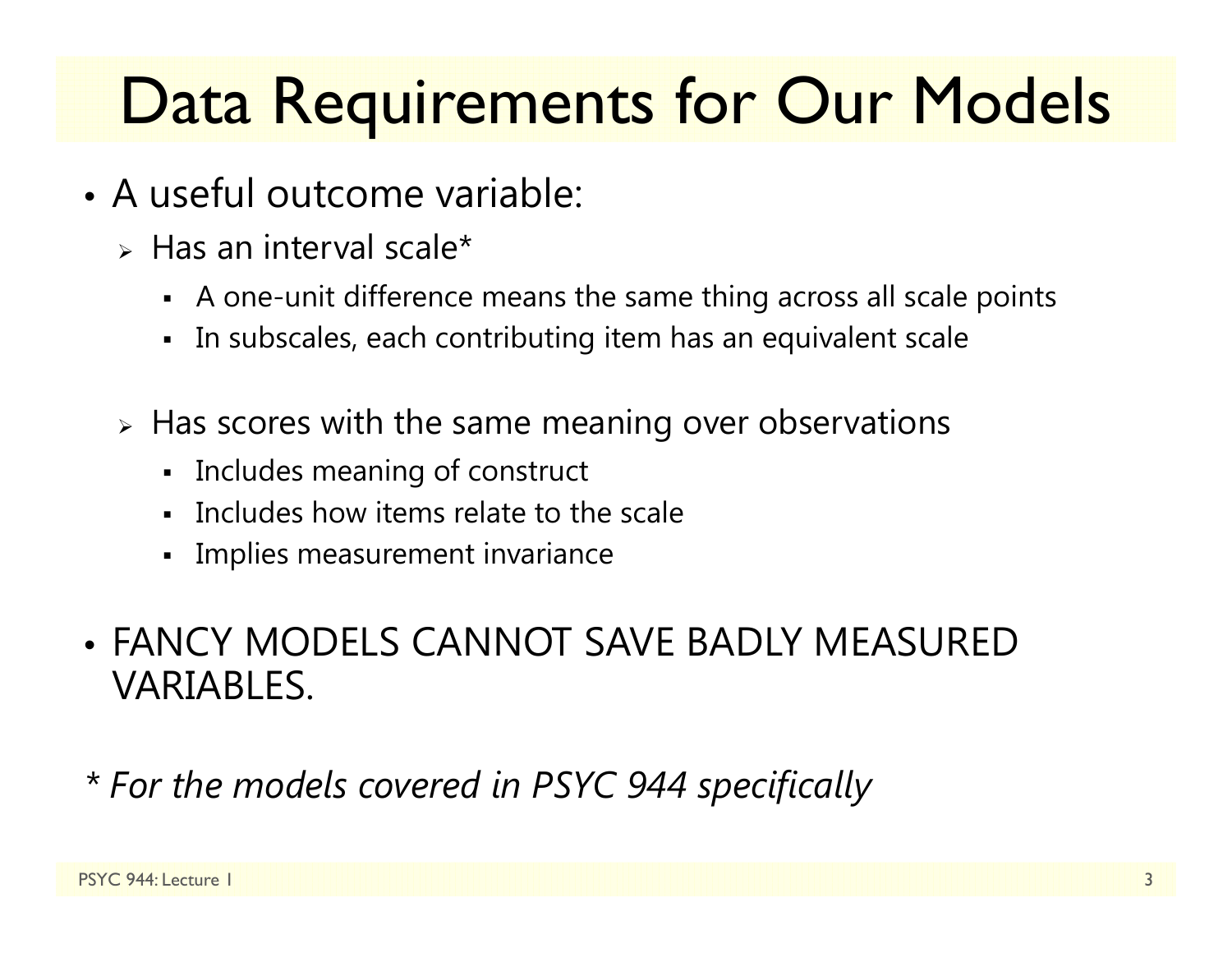# Data Requirements for Our Models

- •• Multiple <u>OUTCOMES</u> from the same sampling unit!
	- $\triangleright$  2 is the minimum, but just 2 can lead to problems:
		- Only 1 kind of change is observable (1 difference)
		- Can't distinguish "real" individual differences in change from error
		- Г Repeated measures ANOVA is just fine for 2 observations
			- Necessary assumption of "sphericity" is satisfied with only 2 observations even if compound symmetry doesn't hold
	- More data is better (with diminishing returns)
		- More occasions  $\rightarrow$  better description of the form of change
		- Г • More persons  $\rightarrow$  better estimates of amount of individual differences in change; better prediction of those individual differences
		- More items/stimuli  $\rightarrow$ more power to show effects of differences between items/stimuli/conditions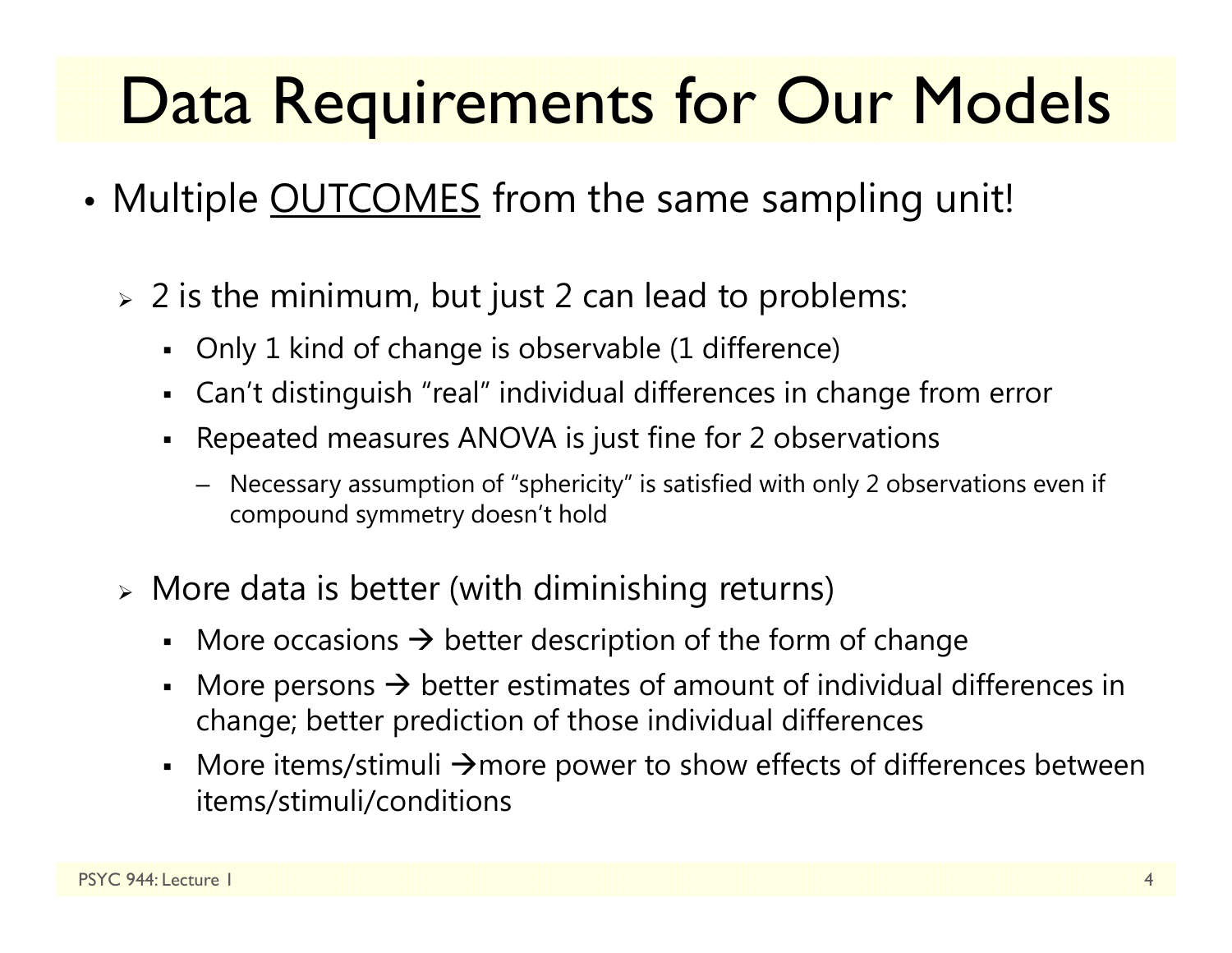### Power in Longitudinal Data

- More occasions are better!
	- $\triangleright$  Can examine more complex growth functions
	- Can get more reliable individual growth parameters
- •• More people are better!
	- Can get more reliable measures of individual differences

Reliability of Slopes by Signal to Noise Ratio and # Occasions

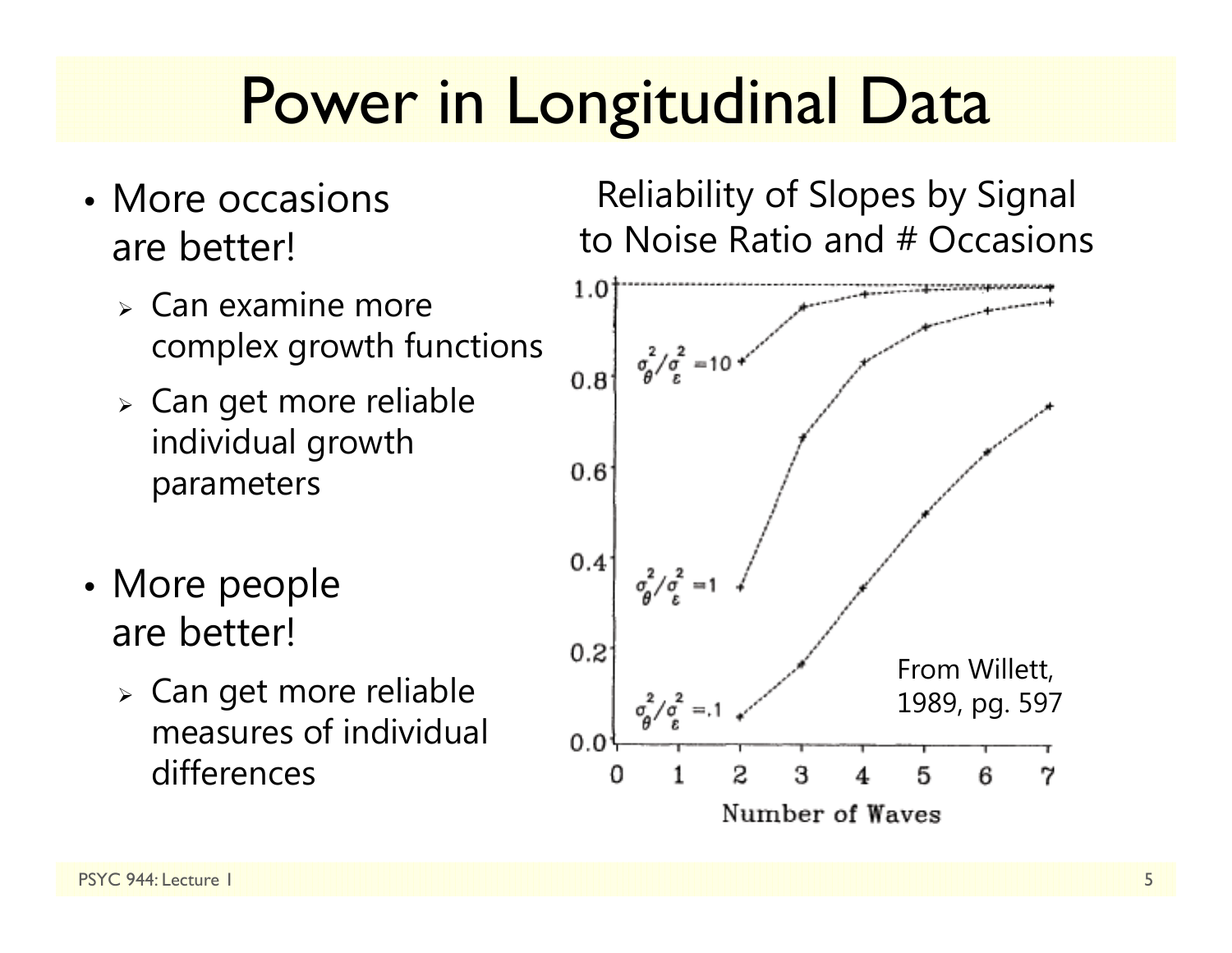# Levels of Analysis in Longitudinal Data

- Between-Person (BP) Variation:
	- **Level-2** "**INTER**-individual Differences" Time-Invariant
	- $\triangleright$  All longitudinal studies begin as cross-sectional studies
- Within-Person (WP) Variation:
	- **Level-1** "**INTRA**-individual Differences" Time-Varying
	- $\triangleright$  Only longitudinal studies can provide this extra information
- • Longitudinal studies allow examination of both types of relationships simultaneously (and their interactions)
	- $\triangleright$  Any variable measured over time usually has both BP and WP variation
	- $\triangleright$  BP = more/less than other people; WP = more/less than one's average
- Later, <u>Between-Item Variation</u> will also show up as another Level-2 source of variation in other repeated measures data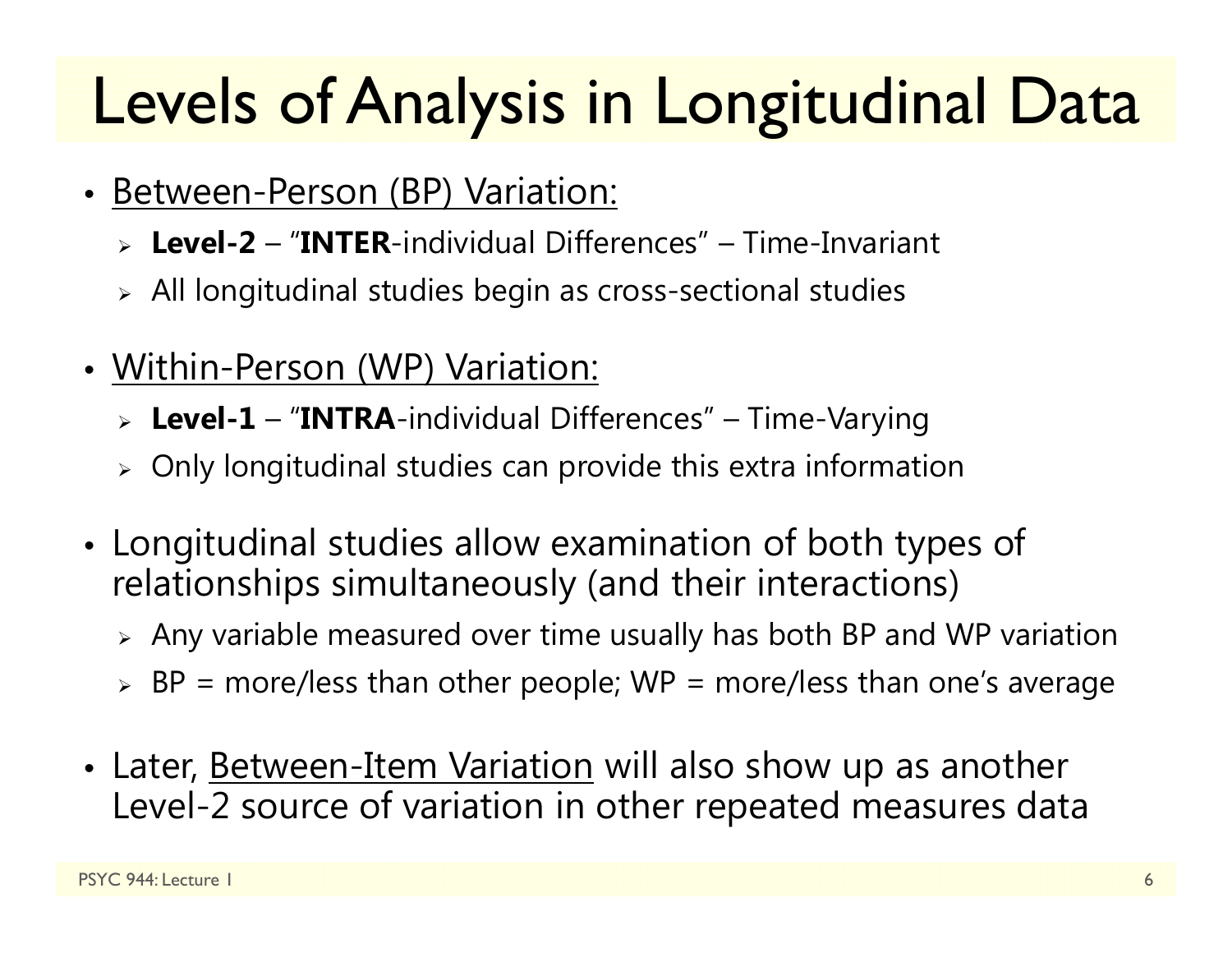# A Longitudinal Data Continuum

- **Within-Person Change**: Systematic change
	- $\triangleright$  Magnitude or direction of change can be different across individuals
	- $\triangleright$  "Growth curve models"  $\rightarrow$  Time is meaningfully sampled
- **Within-Person Fluctuation**: No systematic change
	- $\triangleright$   $\,$  Outcome just varies/fluctuates over time (e.g., emotion, stress)
	- $\triangleright\;$  Time is just a way to get lots of data per individual

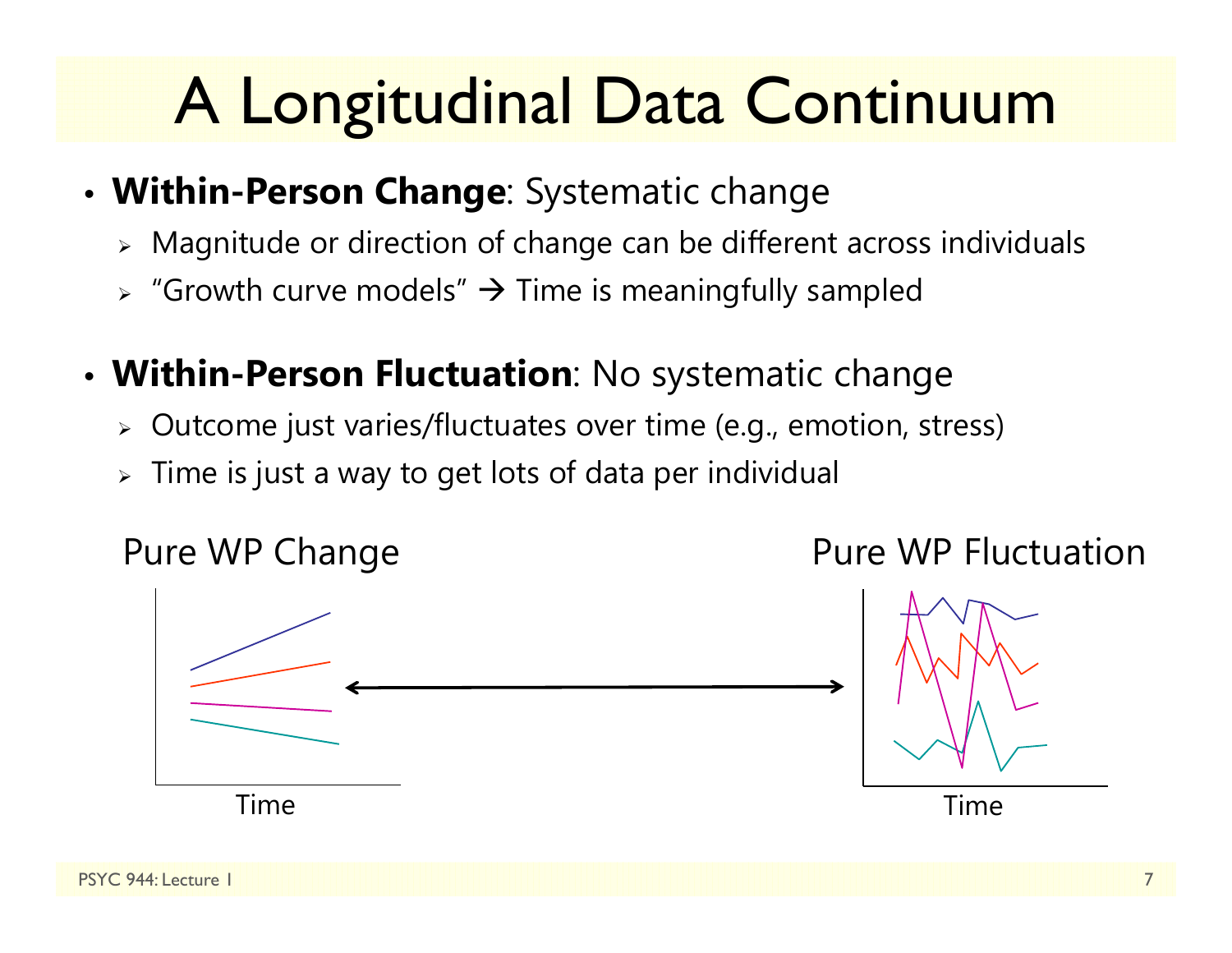# What is a Multilevel Model (MLM)?

- •• <u>Same as other terms you have heard of:</u>
	- **General Linear Mixed Model** (if you are from statistics)
		- *Mixed* = Fixed and Random effects
	- **Random Coefficients Model** (also if you are from statistics)
		- Random coefficients = Random effects
	- **Hierarchical Linear Model** (if you are from education)
		- Not the same as hierarchical regression
- •• <u>Special cases of MLM:</u>
	- Random Effects ANOVA or Repeated Measures ANOVA
	- $\triangleright$  (Latent) Growth Curve Model (where "Latent"  $\rightarrow$  SEM)
	- Within-Person Variation Model (e.g., for daily diary data)
	- Clustered/Nested Observations Model (e.g., for kids in schools)
	- Cross-Classified Models (e.g., "value-added" models)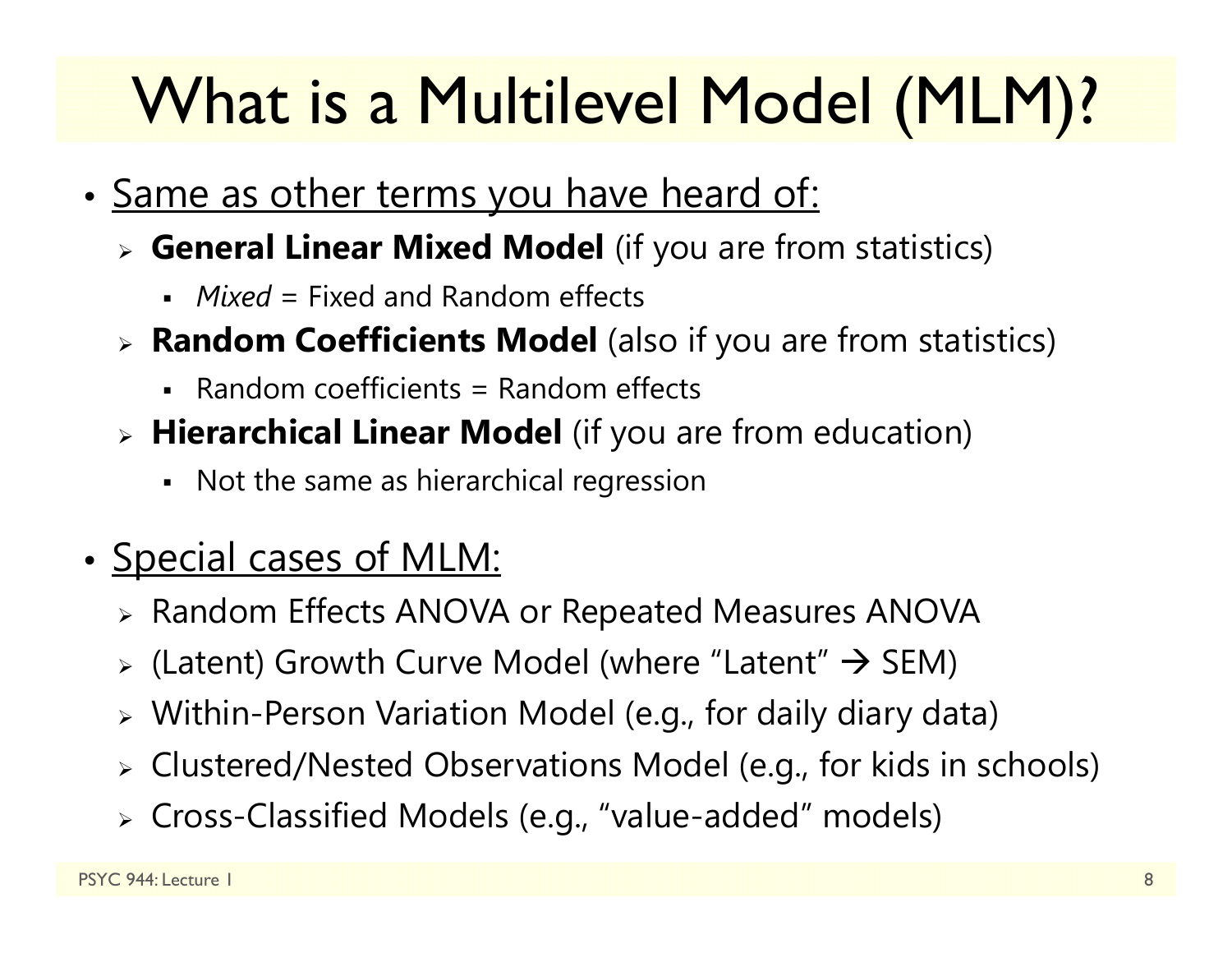### The Two Sides of Any Model

### • **Model for the Means:**

- *Aka* **Fixed Effects**, Structural Part of Model
- What you are used to **caring about for testing hypotheses**
- $\triangleright$  How the expected outcome for a given observation varies as a function of values on predictor variables

### • **Model for the Variances:**

- *Aka* **Random Effects and Residuals**, Stochastic Part of Model
- What you are used to **making assumptions about** instead
- $\triangleright$  How residuals are distributed and related across observations (persons, groups, time, etc.)  $\rightarrow$  these relationships are called "dependency" and *this is the primary way that MLM differs from the GLM*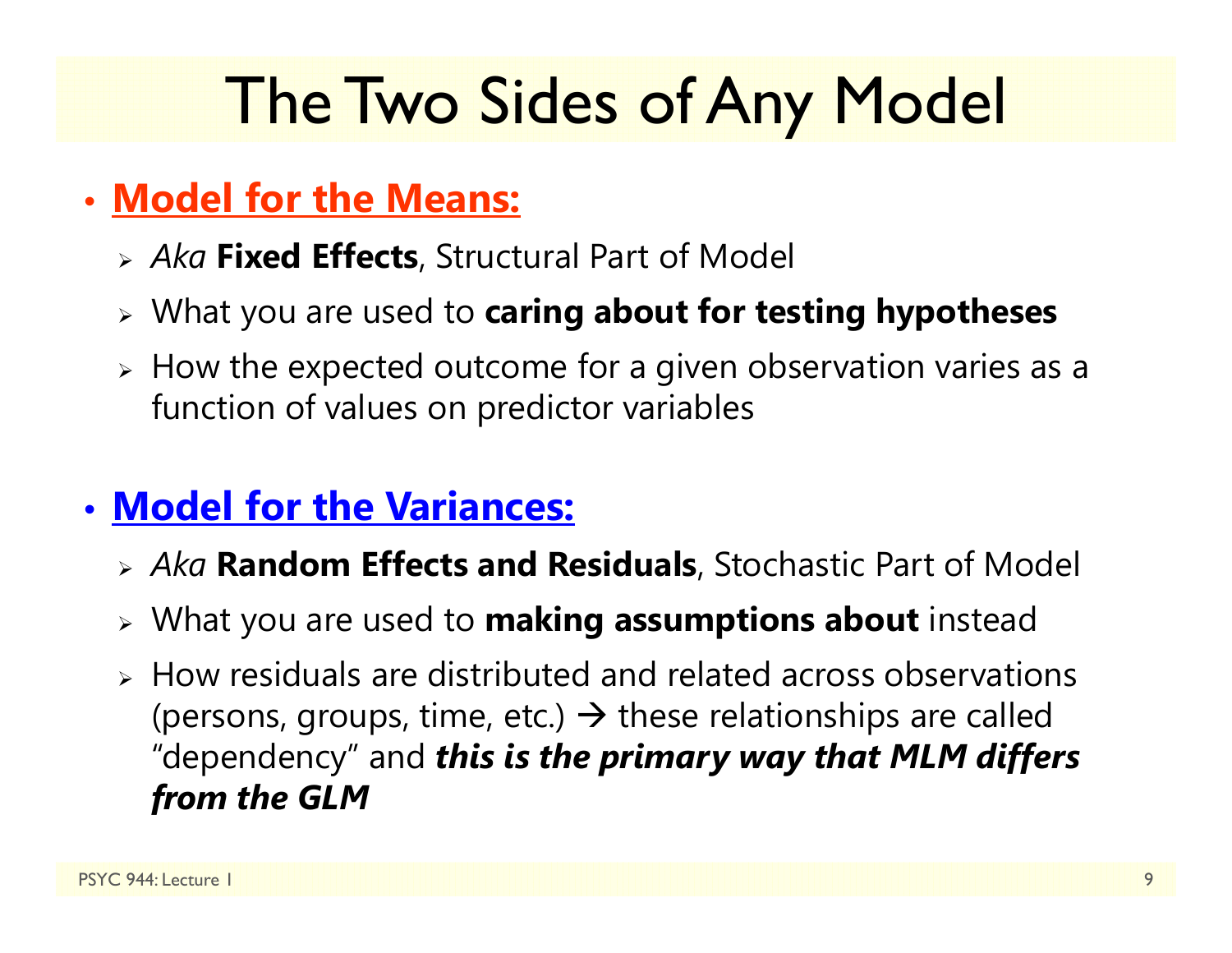# Dimensions for Organizing Models

- Outcome type: General (normal) vs. General*ized* (not normal)
- Dimensions of sampling: One (so one variance term per outcome) vs. Multiple (so multiple variance terms per outcome)  $\rightarrow$  **OUR WORLD**
- **General Linear Models:** conditionally normal outcome distribution, **fixed effects** (identity link; only one dimension of sampling)

Note: Least Squares is only for GLM

- **General***ized* **Linear Models: any conditional outcome distribution**, **fixed** effects through **link functions**, no random effects (one dimension)
- • **General Linear Mixed Models:** conditionally normal outcome distribution, **fixed and random effects** (identity link, but multiple sampling dimensions)
- • **General***ized* **Linear Mixed Models: any conditional outcome distribution**, **fixed and random effects** through **link functions** (multiple dimensions)
- "Linear" means the fixed effects predict the *link-transformed* DV in a linear combination of (effect\*predictor) + (effect\*predictor)…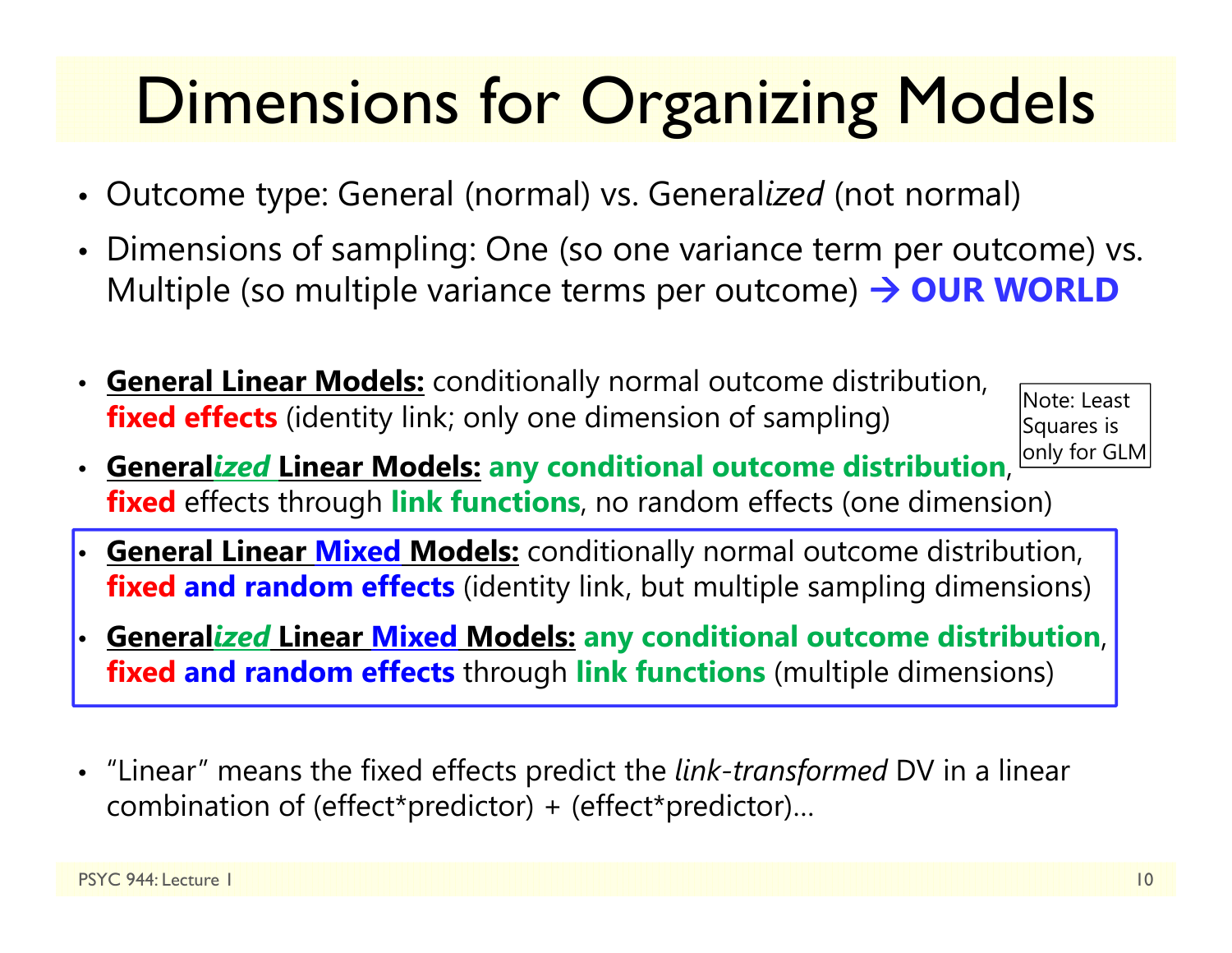# **Options for Longitudinal Models**

- • Although models and software are logically separate, longitudinal data can be analyzed via multiple analytic frameworks:
	- "Multilevel/Mixed Models"
		- Dependency over time, persons, groups, etc. is modeled via random effects (multivariate through "levels" using stacked/long data)
		- Builds on GLM, generalizes easier to additional levels of analysis
	- "Structural Equation Models"
		- Dependency over time *only* is modeled via latent variables (single-level analysis using multivariate/wide data)
		- Generalizes easier to broader analysis of latent constructs, mediation
	- $\triangleright$  Because random effects and latent variables are the same thing, many longitudinal models can be specified/estimated either way
		- And now "Multilevel Structural Equation Models" can do it all…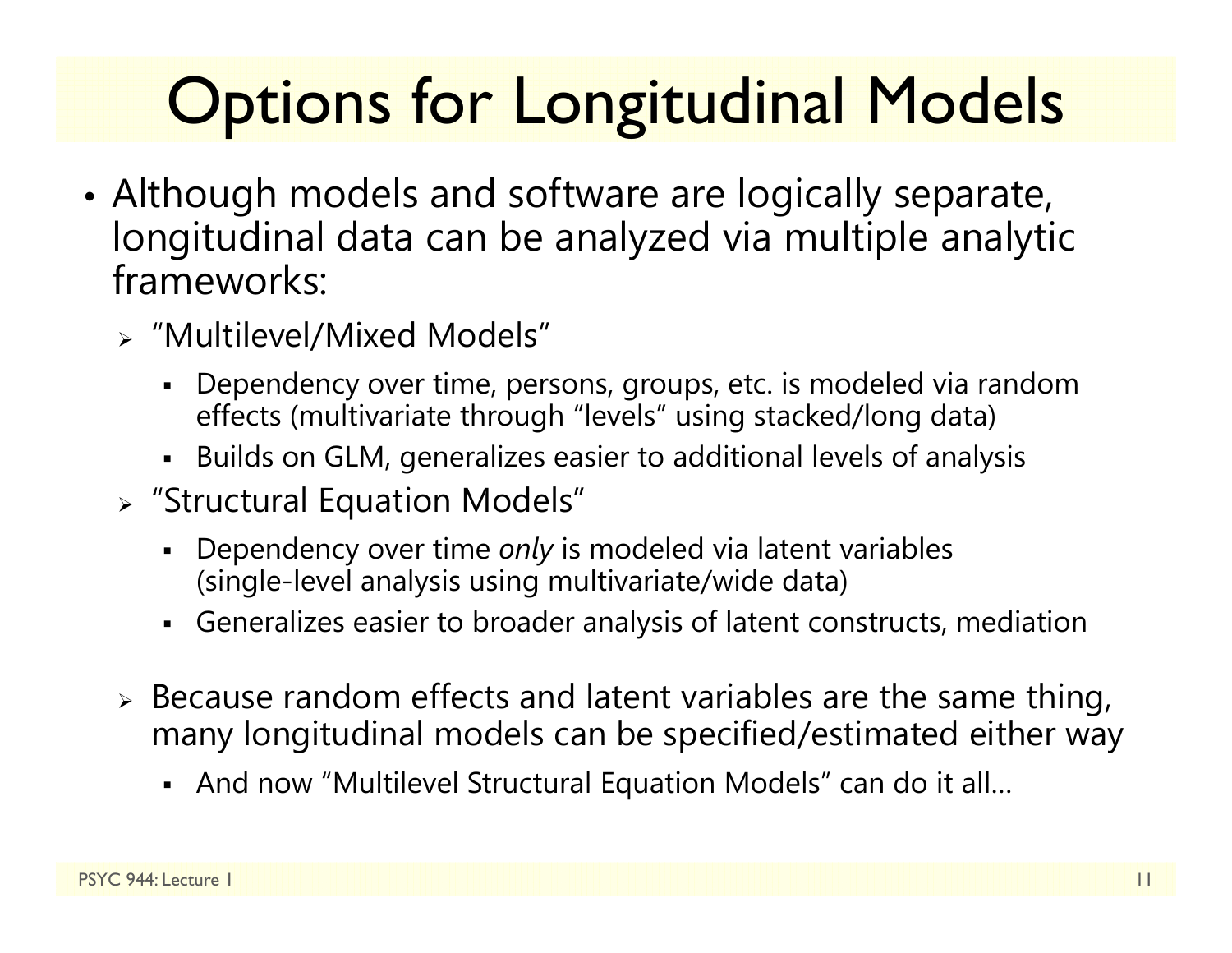# What can MLM do for you?

#### **1.Model dependency across observations**

- •Longitudinal, clustered, and/or cross-classified data? No problem!
- Tailor your model of sources of correlation to your data

#### **2.Include categorical or continuous predictors at any level**

- •Time-varying, person-level, group-level predictors for each variance
- •Explore reasons for dependency, don't just control for dependency

#### **3.Does not require same data structure for each person**

•Unbalanced or missing data? No problem!

#### **4.You already know how (or you will soon)!**

- •Use SPSS Mixed, **SAS Mixed**, Stata, Mplus, R, HLM, MlwiN…
- •What's an intercept? What's a slope? What's a pile of variance?

•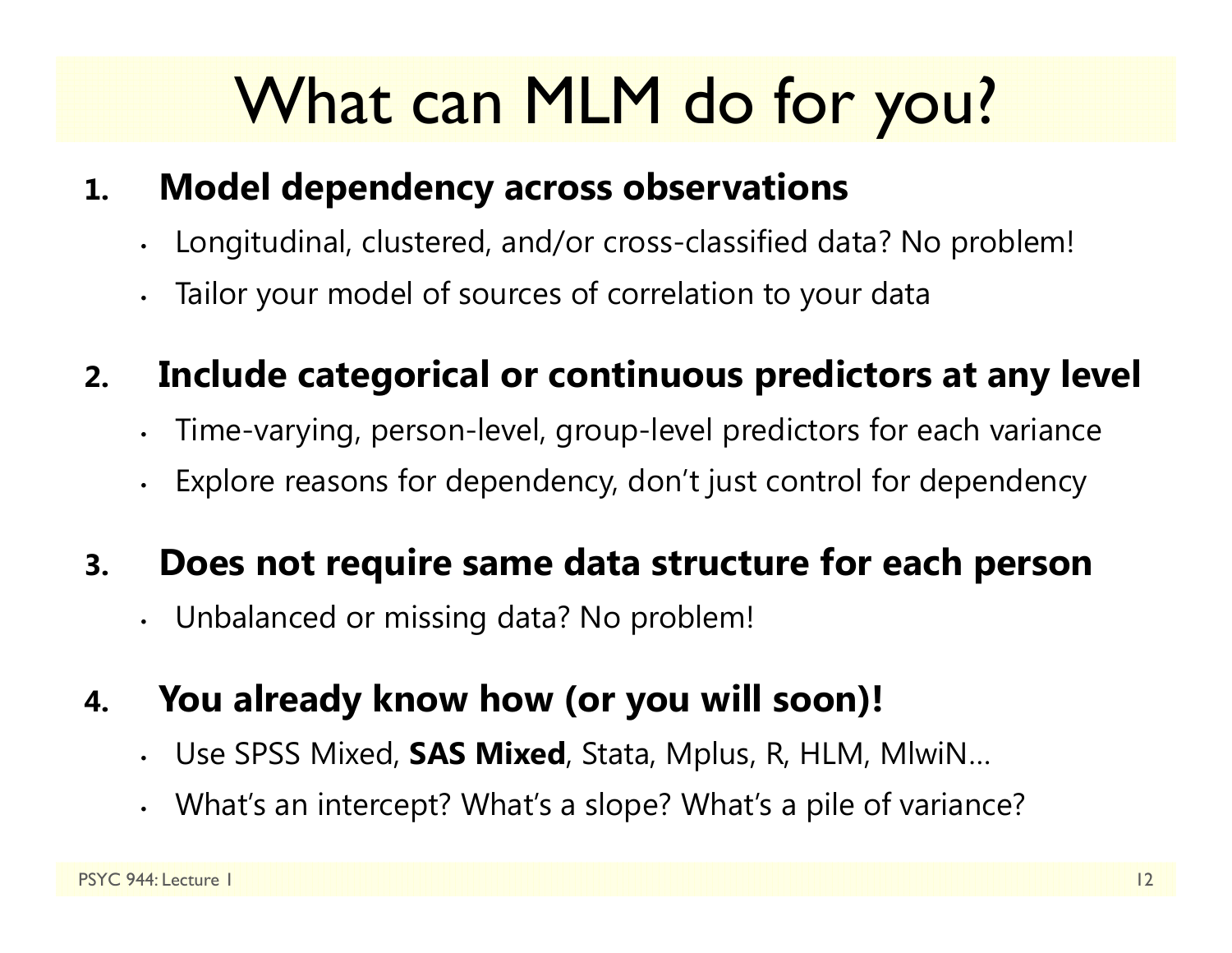# 1. Model Dependency

- •• Sources of dependency depend on the sources of **variation** created by your sampling design: residuals for outcomes from the same unit are likely to be related, which violates the GLM "independence" assumption
- • **"Levels" for dependency** ="levels of random effects"
	- Sampling dimensions can be **nested**
		- e.g., time within person, person within group, school within district
	- $\triangleright$  If you can't figure out the direction of your nesting structure, odds are good you have a **crossed sampling design** instead
		- e.g., persons crossed with items, raters crossed with targets
	- $\triangleright$  To have a "level", there must be random outcome variation due to sampling that remains after including the model's fixed effects
		- e.g., treatment vs. control does not create another level of "group"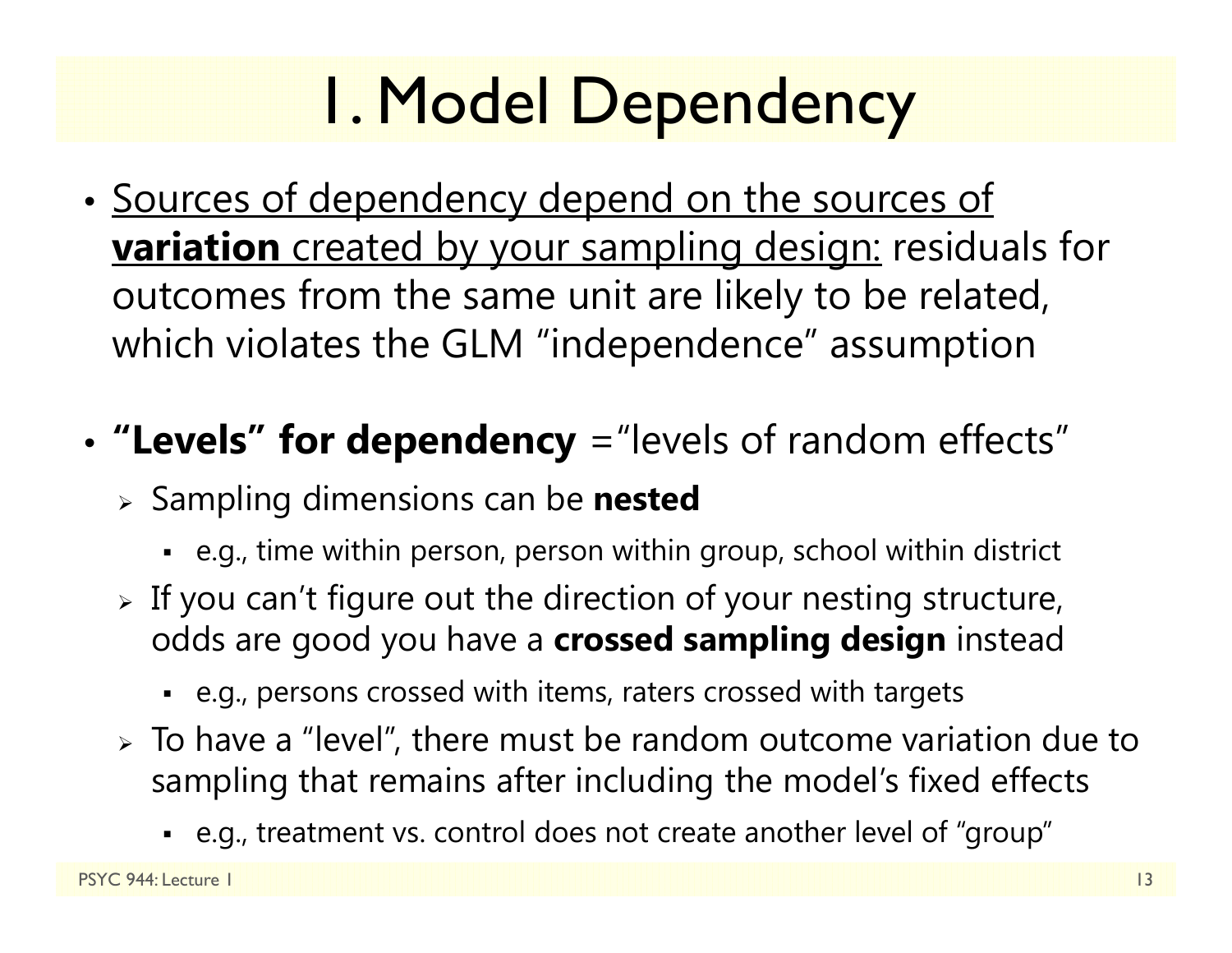### Longitudinal dependency comes from…

- • Mean differences across sampling units (e.g., persons)
	- Creates *constant* dependency over time
	- $\triangleright$  Will be represented by a random intercept in our models
- • Individual differences in effects of predictors
	- $\triangleright$  e.g., individual differences in growth, stress reactivity
	- $\triangleright$  Creates non-constant dependency, the size of which depends on the value of the predictor at each occasion
	- $\triangleright$  Will be represented by random slopes in our models
- • Non-constant within-person correlation for unknown reasons (time-dependent autocorrelation)
	- $\triangleright$  Can add other patterns of correlation as needed for this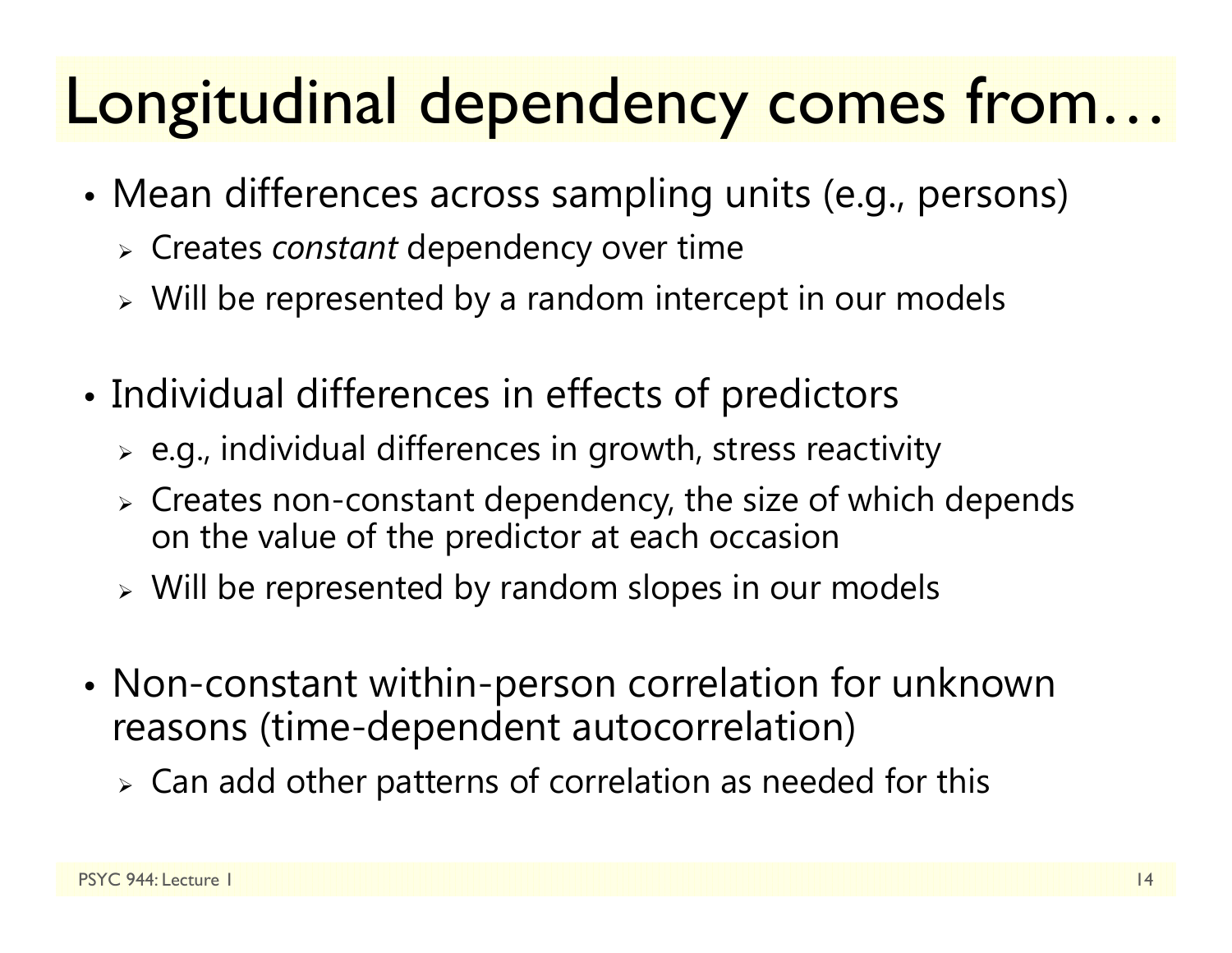### Why care about dependency?

- •• In other words, what happens if we have the wrong model for the variances (assume independence instead)?
- • **Validity of the tests of the predictors** depends on having the "most right" model for the variances
	- $\triangleright$  Estimates will usually be ok  $\rightarrow$  come from model for the means
	- Standard errors (and thus *p*-values) can be compromised
- • The sources of variation that exist in your outcome will dictate **what kinds of predictors** will be useful
	- Between-Person variation needs Between-Person predictors
	- Within-Person variation needs Within-Person predictors
	- Between-Item variation needs Between-Item predictors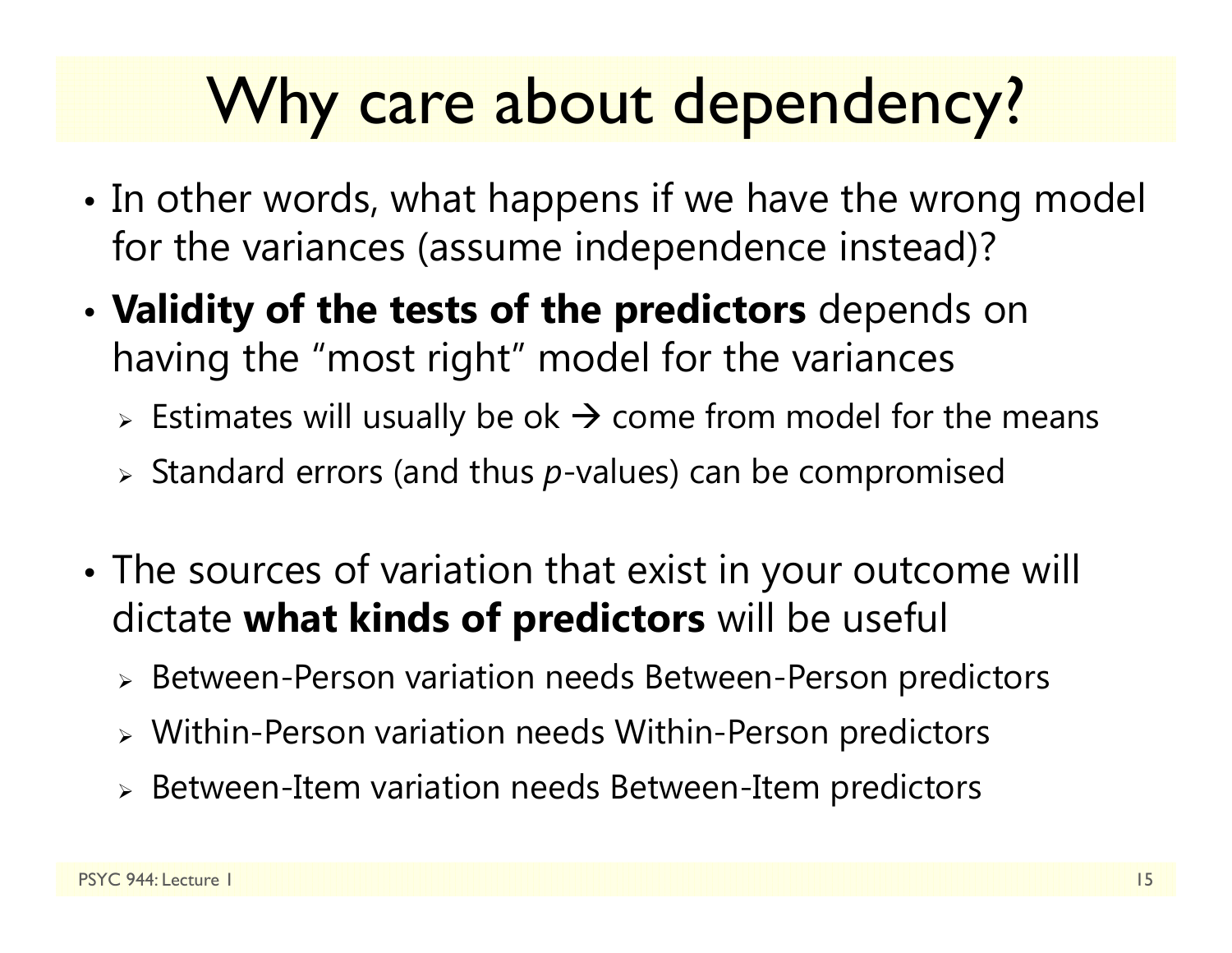### 2. Include categorical or continuous predictors at any level of analysis

- •• <u>ANOVA</u>: test differences among <u>discrete IV factor levels</u>
	- Between-Groups: Gender, Intervention, Age Groups
	- Within-Subjects (Repeated Measures): Condition, Time
	- Test main effects of continuous covariates (ANCOVA)
- •• <u>Regression</u>: test whether <u>slopes</u> relating predictors to outcomes are different from 0
	- $\triangleright$  Persons measured once, differ categorically or continuously on a set of time-invariant (person-level) covariates
- • What if a predictor is assessed repeatedly (time-varying predictors) but can't be characterized by 'conditions'?
	- $\triangleright$  ANOVA or Regression won't work  $\rightarrow$  need MLM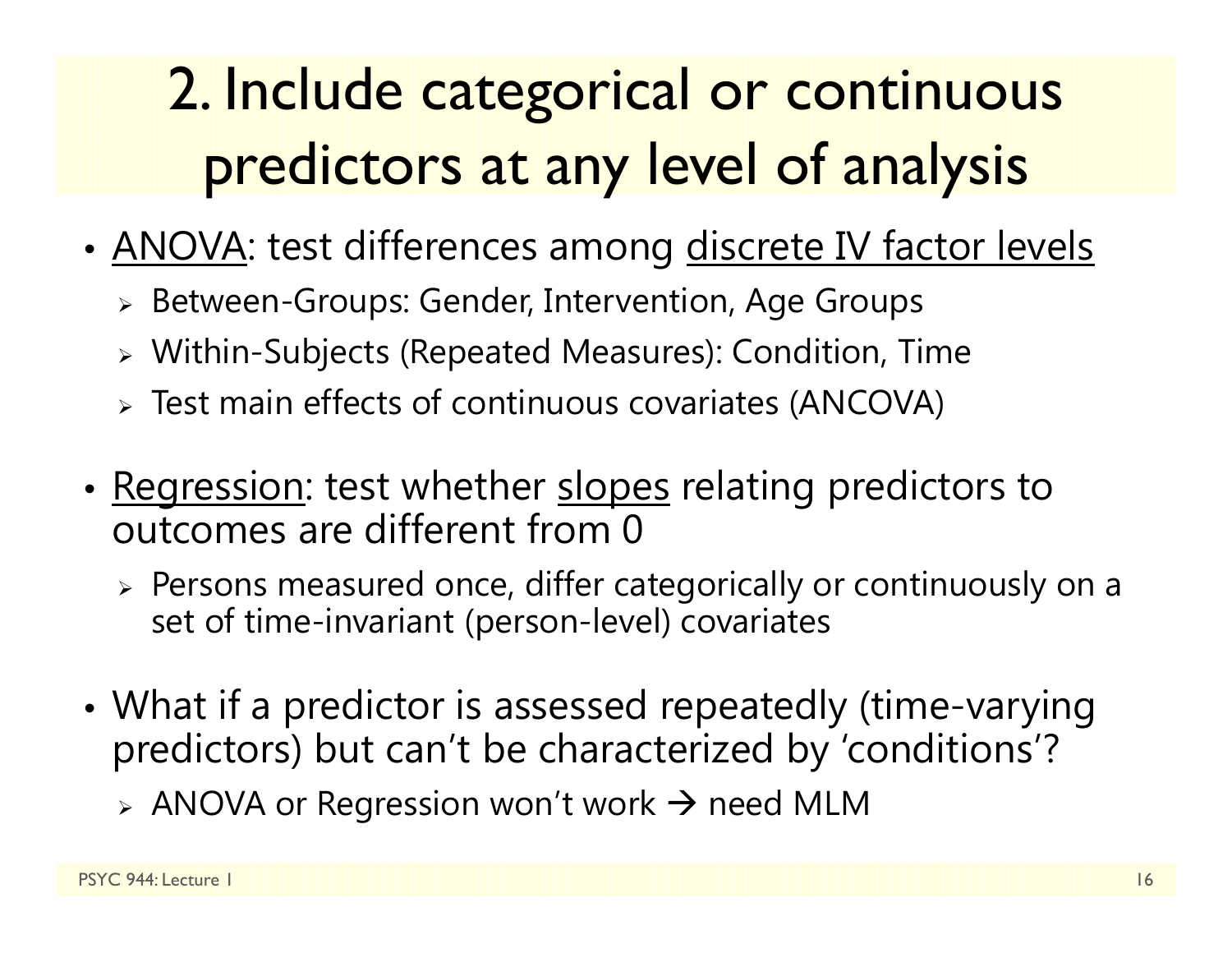### 2. Include categorical or continuous predictors at any level of analysis

- Some things <u>don't change</u> over measurements…
	- $>$  Sex, Ethnicity
		- $\rightarrow$  Time-Invariant Predictor = Person Level
- Some things <u>do change</u> over measurements…
	- $\triangleright$  Health Status, Stress Levels, Living Arrangements
		- → <u>Time-Varying</u> Predictor = <u>Time</u> Level
- Some predictors might be measured at <u>higher levels</u>
	- $\triangleright$  Family SES, length of marriage, school size
- Interactions between levels may be included, too
	- > Does the effect of health status differ by gender and <u>SES</u>?

Level: Time Person Family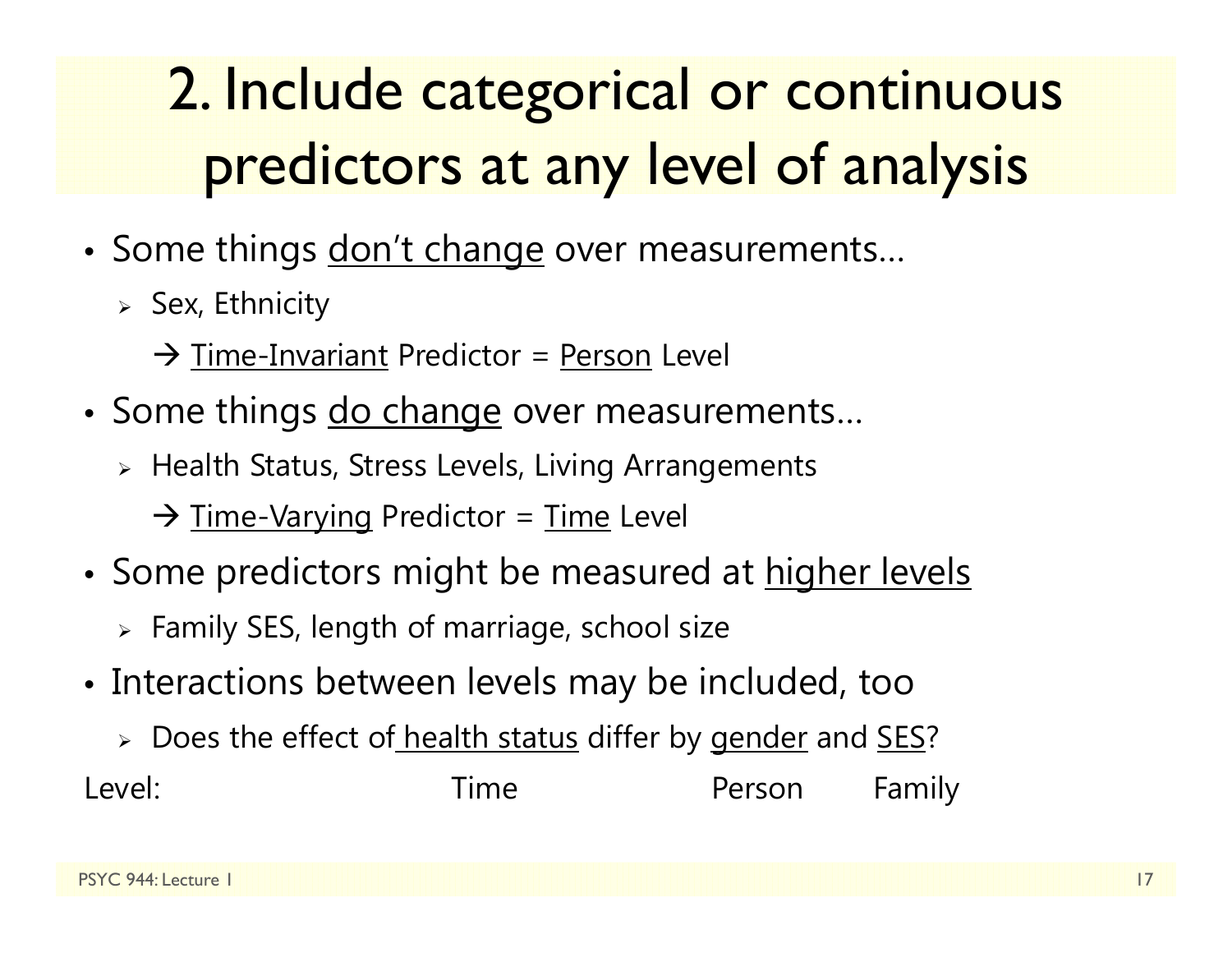# 3. Does not require same data structure per person (by accident or by design)

| <b>RM ANOVA: uses</b><br>multivariate (wide) data<br>structure: |                   |                |                |                        |    | MLM: uses<br>stacked (long)<br>data structure: | ID<br>100<br>100 | <b>Sex</b><br>$\overline{\mathbf{0}}$<br>$\overline{0}$ | <b>Time</b><br>$\mathbf 1$<br>2 | Y<br>$5\overline{)}$<br>6 |
|-----------------------------------------------------------------|-------------------|----------------|----------------|------------------------|----|------------------------------------------------|------------------|---------------------------------------------------------|---------------------------------|---------------------------|
| ID                                                              | <b>Sex</b>        | T <sub>1</sub> | T <sub>2</sub> | T3                     | T4 | Only rows<br>missing data are<br>excluded      | 100              | $\overline{0}$                                          | $\mathbf{3}$                    | 8                         |
| 100                                                             | $0 \qquad \qquad$ |                | $5\qquad 6$    | 8                      | 12 |                                                | 100              | $\overline{0}$                                          | $\overline{4}$                  | 12 <sup>2</sup>           |
| 101                                                             | $\mathbf 1$       | $\overline{4}$ | $\overline{7}$ | $\mathbf{L}^{(1)}$ and | 11 |                                                |                  | $101 \t1 \t1$                                           |                                 | $\overline{4}$            |
|                                                                 |                   |                |                |                        |    | 100 uses 4 cases                               | 101              | $\overline{1}$                                          | 2                               | $\overline{7}$            |
| People missing any data are<br>excluded (data from ID 101       |                   |                |                |                        |    | 101 uses 3 cases                               | 101              | $\overline{1}$                                          | 3                               |                           |
| are not included at all)                                        |                   |                |                |                        |    |                                                | 101              | $\mathbf{1}$                                            | $\overline{4}$                  | 11                        |

Time can also be **unbalanced** across people such that each person can have his or her own measurement schedule: Time "0.9" "1.4" "3.5" "4.2"…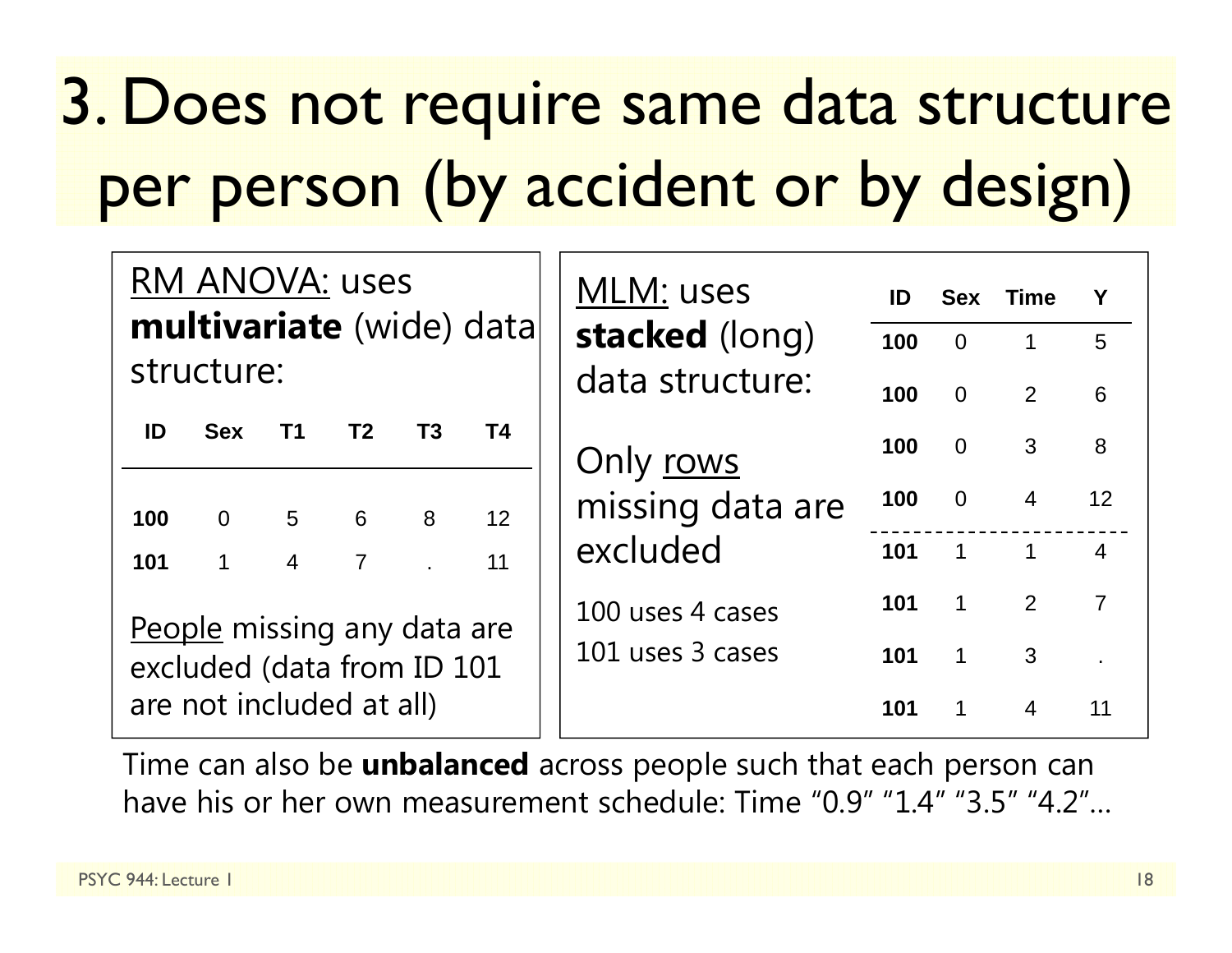### 4. You already know how!

- •• If you can do GLM, you can do MLM.
- •• How do you interpret an estimate for...  $\triangleright$  the intercept?
	- $\triangleright$  the effect of a continuous variable?
	- $\triangleright$  the effect of a categorical variable?
	- a variance component ("pile of variance")?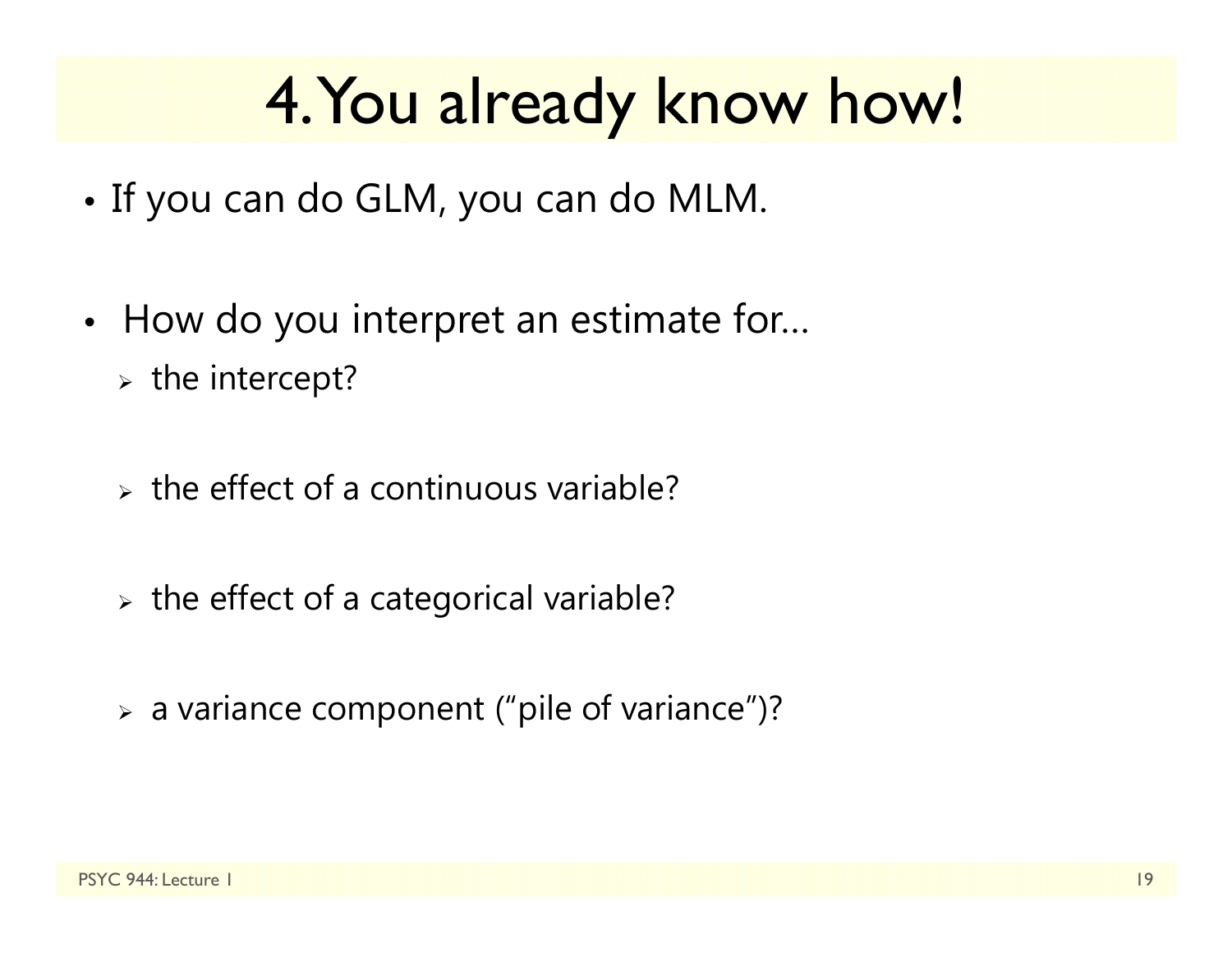# This Semester's Topics

- Review of linear models and interactions
- Within-person analysis via ANOVA
- • Describing within-person fluctuation via alternative covariance structure models
	- $\triangleright$   $\,$  R matrix structures with and without a random intercept
- • Describing within-person change via random effects
	- $\triangleright$  Polynomial, piecewise, and nonlinear models
- Time-invariant (level-2) predictors
- Level-2 predictors in crossed repeated measures designs
- Time-varying (level-1) predictors
- •MLM for persons within groups (clustered data)
- Multivariate longitudinal models
- Three-level models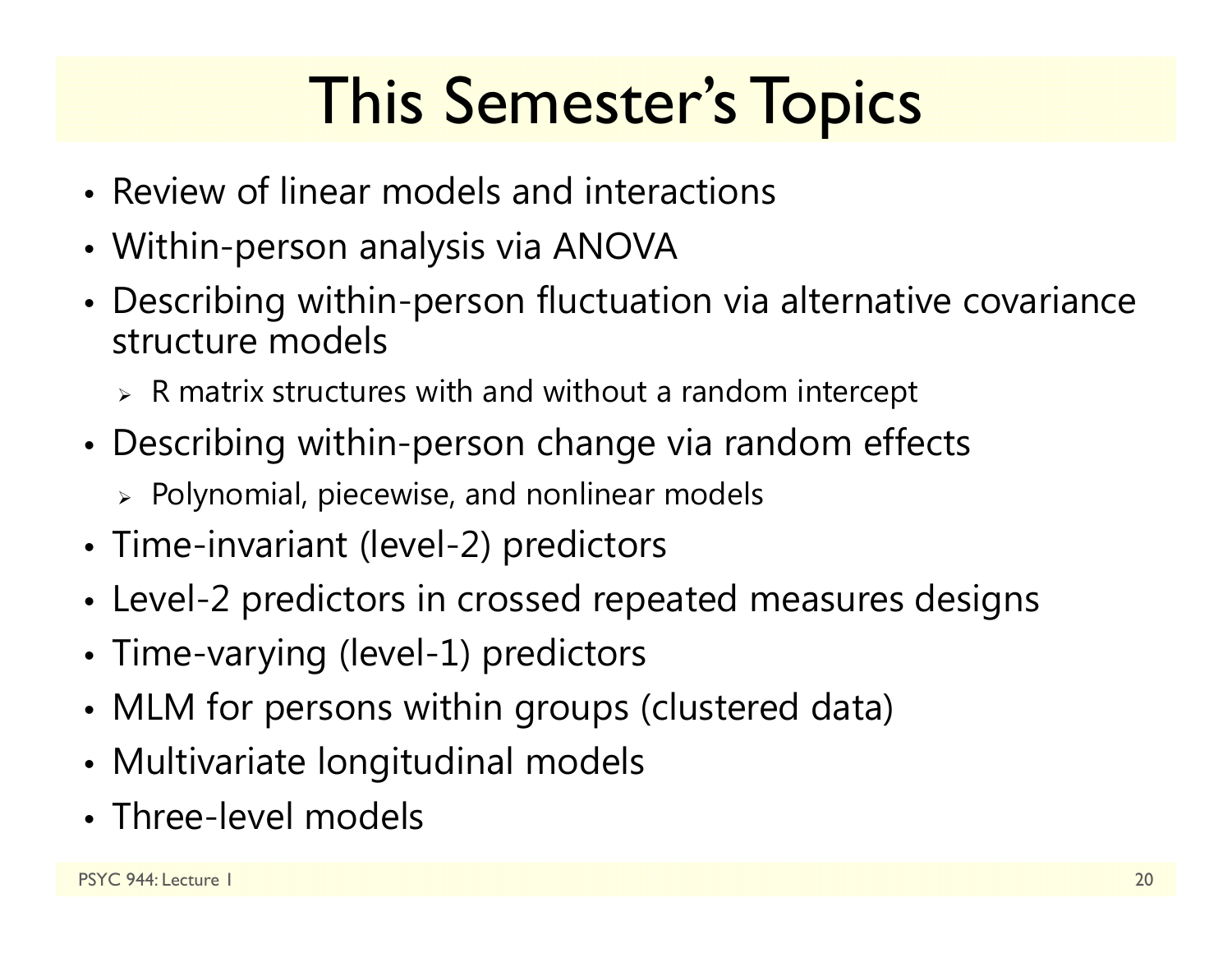### Coursework Structure

- • SAS PROC MIXED for everything!
	- Available in 234 Burnett on Mondays, and during office hours from 2-4 Wednesdays and Fridays (in 230 or 227 otherwise)
	- Available for purchase for \$25 from the Psych department, see: http://psychology.unl.edu/sas-distribution-information
	- Available remotely for free via Holland Computing Center, see handout on websites for 944 (for SAS) or 948 (for Mplus)
- • 8 weekly online homeworks (until spring break)
	- $\triangleright$  Mix of data analysis, results sections, and conceptual questions
- • Readings are not considered optional!
	- $\triangleright$  9 chapters from my book written specifically for this class
	- Other articles that I've found to be readable and useful